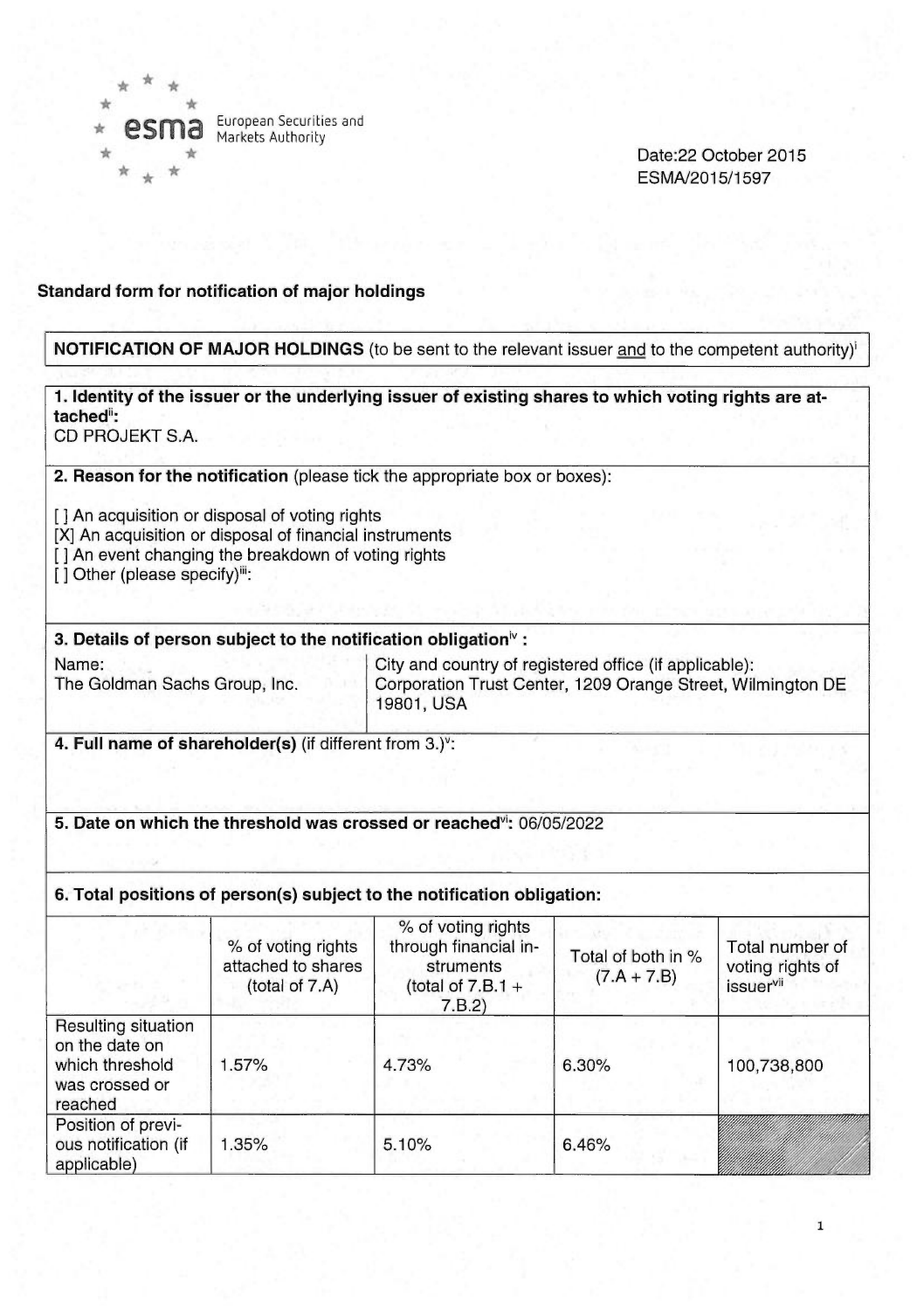## 7. Notified details of the resulting situation on the date on which the threshold was crossed or reached"'.

A: Voting rights attached to shares

\* \*

<sup>~</sup> ~~

าล

| <b>Class/type of</b><br>shares<br>ISIN code (if pos-<br>sible) | Number of voting rightsix                            |                                                         | % of voting rights                                   |                                                         |
|----------------------------------------------------------------|------------------------------------------------------|---------------------------------------------------------|------------------------------------------------------|---------------------------------------------------------|
|                                                                | <b>Direct</b><br>(Art 9 of Directive<br>2004/109/EC) | <b>Indirect</b><br>(Art 10 of Directive<br>2004/109/EC) | <b>Direct</b><br>(Art 9 of Directive<br>2004/109/EC) | <b>Indirect</b><br>(Art 10 of Directive<br>2004/109/EC) |
| PLOPTTC00011                                                   |                                                      | 1,583,788                                               |                                                      | 1.57%                                                   |
| US1251051066                                                   |                                                      | 110                                                     |                                                      | 0.0001%                                                 |
| <b>SUBTOTAL A</b>                                              |                                                      | 1,583,898                                               | 1.57%                                                |                                                         |

| <b>Type of financial</b><br>instrument | Expira-<br>Exercise/<br>tion<br><b>Conversion Periodxi</b><br>$date^x$ |                     | <b>Number of voting</b><br>rights that may be ac-<br>quired if the instru-<br>ment is exercised/<br>converted. | % of voting<br>rights |
|----------------------------------------|------------------------------------------------------------------------|---------------------|----------------------------------------------------------------------------------------------------------------|-----------------------|
| <b>Securities Lending</b>              | Open                                                                   |                     | 1,945,322                                                                                                      | 1.93%                 |
|                                        |                                                                        | <b>SUBTOTAL B.1</b> | 1,945,322                                                                                                      | 1.93%                 |

| Type of finan-<br>cial instrument | <b>Expiration</b><br>$date^x$ | <b>Exercise/</b><br><b>Conversion Pe-</b><br>riod <sup>x</sup> i | <b>Physical or</b><br>cash settle-<br>ment <sup>xii</sup> | Number of<br>voting rights | % of voting<br>rights |
|-----------------------------------|-------------------------------|------------------------------------------------------------------|-----------------------------------------------------------|----------------------------|-----------------------|
| Swap                              | 16/04/2031                    |                                                                  | Cash                                                      | 581,362                    | 0.58%                 |
| Swap                              | 19/01/2032                    |                                                                  | Cash                                                      | 496,060                    | 0.49%                 |
| Swap                              | 10/11/2031                    |                                                                  | Cash                                                      | 158,496                    | 0.16%                 |
| Swap                              | 21/03/2025                    |                                                                  | Cash                                                      | 152,084                    | 0.15%                 |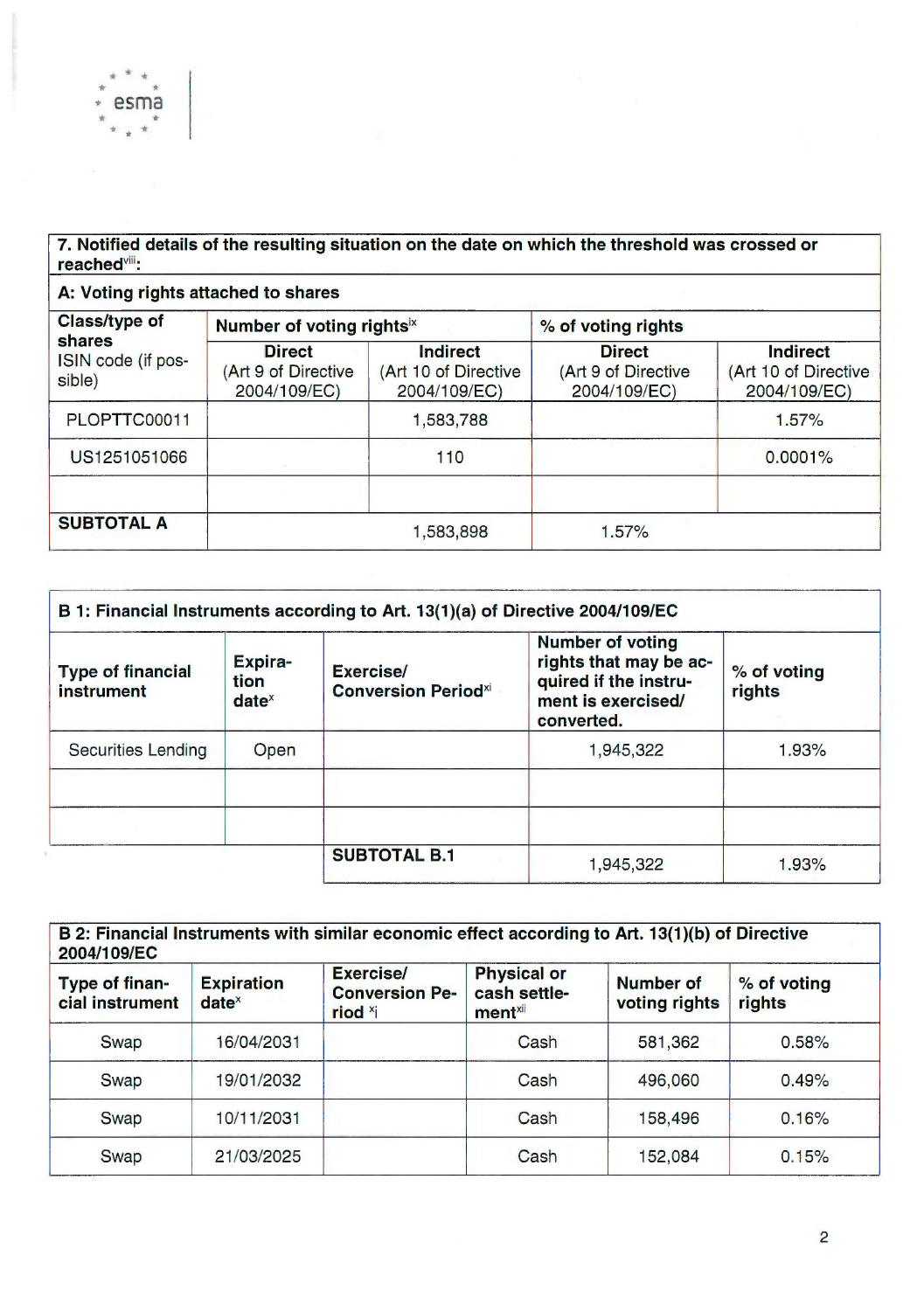| Swap | 16/04/2031 | Cash | 109,103 | 0.11% |
|------|------------|------|---------|-------|
| Swap | 10/11/2031 | Cash | 74,886  | 0.07% |
| Swap | 29/01/2030 | Cash | 70,414  | 0.07% |
| Swap | 06/10/2031 | Cash | 68,343  | 0.07% |
| Swap | 13/10/2031 | Cash | 62,906  | 0.06% |
| Swap | 11/03/2024 | Cash | 59,644  | 0.06% |
| Swap | 01/10/2031 | Cash | 55,916  | 0.06% |
| Swap | 01/12/2031 | Cash | 48,735  | 0.05% |
| Swap | 11/03/2024 | Cash | 45,725  | 0.05% |
| Swap | 24/03/2025 | Cash | 36,735  | 0.04% |
| Swap | 11/03/2024 | Cash | 34,620  | 0.03% |
| Swap | 10/11/2031 | Cash | 31,568  | 0.03% |
| Swap | 27/10/2025 | Cash | 29,070  | 0.03% |
| Swap | 11/03/2024 | Cash | 28,848  | 0.03% |
| Swap | 11/03/2024 | Cash | 26,541  | 0.03% |
| Swap | 18/03/2024 | Cash | 26,110  | 0.03% |
| Swap | 21/04/2032 | Cash | 22,021  | 0.02% |
| Swap | 26/03/2024 | Cash | 21,632  | 0.02% |
| Swap | 04/11/2024 | Cash | 20,251  | 0.02% |
| Swap | 07/05/2024 | Cash | 20,096  | 0.02% |
| Swap | 18/02/2025 | Cash | 18,334  | 0.02% |
| Swap | 11/03/2024 | Cash | 16,744  | 0.02% |
| Swap | 07/04/2027 | Cash | 16,308  | 0.02% |
| Swap | 10/04/2024 | Cash | 15,751  | 0.02% |
| Swap | 19/01/2032 | Cash | 15,621  | 0.02% |
| Swap | 18/03/2024 | Cash | 15,156  | 0.02% |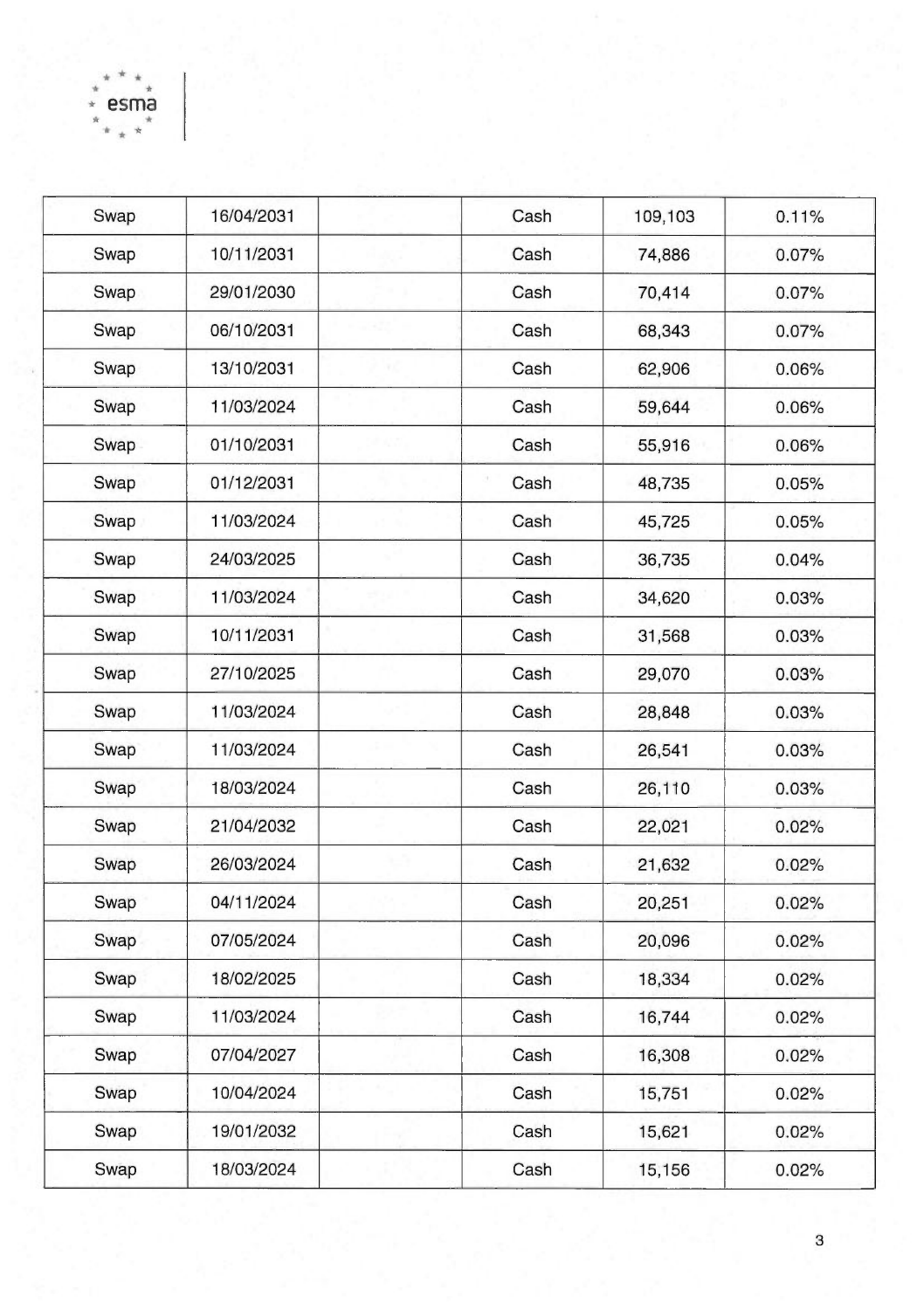| Swap | 13/05/2024 | Cash | 14,136 | 0.01% |
|------|------------|------|--------|-------|
| Swap | 01/03/2032 | Cash | 13,734 | 0.01% |
| Swap | 18/03/2032 | Cash | 13,152 | 0.01% |
| Swap | 11/03/2024 | Cash | 12,865 | 0.01% |
| Swap | 26/03/2024 | Cash | 12,558 | 0.01% |
| Swap | 01/03/2032 | Cash | 11,764 | 0.01% |
| Swap | 18/02/2025 | Cash | 11,691 | 0.01% |
| Swap | 11/03/2024 | Cash | 11,512 | 0.01% |
| Swap | 07/05/2024 | Cash | 11,503 | 0.01% |
| Swap | 14/04/2032 | Cash | 11,244 | 0.01% |
| Swap | 11/03/2024 | Cash | 10,924 | 0.01% |
| Swap | 11/04/2024 | Cash | 9,910  | 0.01% |
| Swap | 14/04/2032 | Cash | 9,558  | 0.01% |
| Swap | 29/01/2030 | Cash | 9,085  | 0.01% |
| Swap | 11/03/2024 | Cash | 8,826  | 0.01% |
| Swap | 11/03/2024 | Cash | 8,375  | 0.01% |
| Swap | 13/05/2024 | Cash | 8,067  | 0.01% |
| Swap | 05/04/2032 | Cash | 7,693  | 0.01% |
| Swap | 10/04/2024 | Cash | 7,409  | 0.01% |
| Swap | 09/05/2024 | Cash | 6,862  | 0.01% |
| Swap | 20/04/2032 | Cash | 6,815  | 0.01% |
| Swap | 04/11/2024 | Cash | 6,689  | 0.01% |
| Swap | 07/01/2031 | Cash | 6,000  | 0.01% |
| Swap | 10/03/2031 | Cash | 6,000  | 0.01% |
| Swap | 17/12/2031 | Cash | 6,000  | 0.01% |
| Swap | 12/04/2032 | Cash | 5,931  | 0.01% |

esmå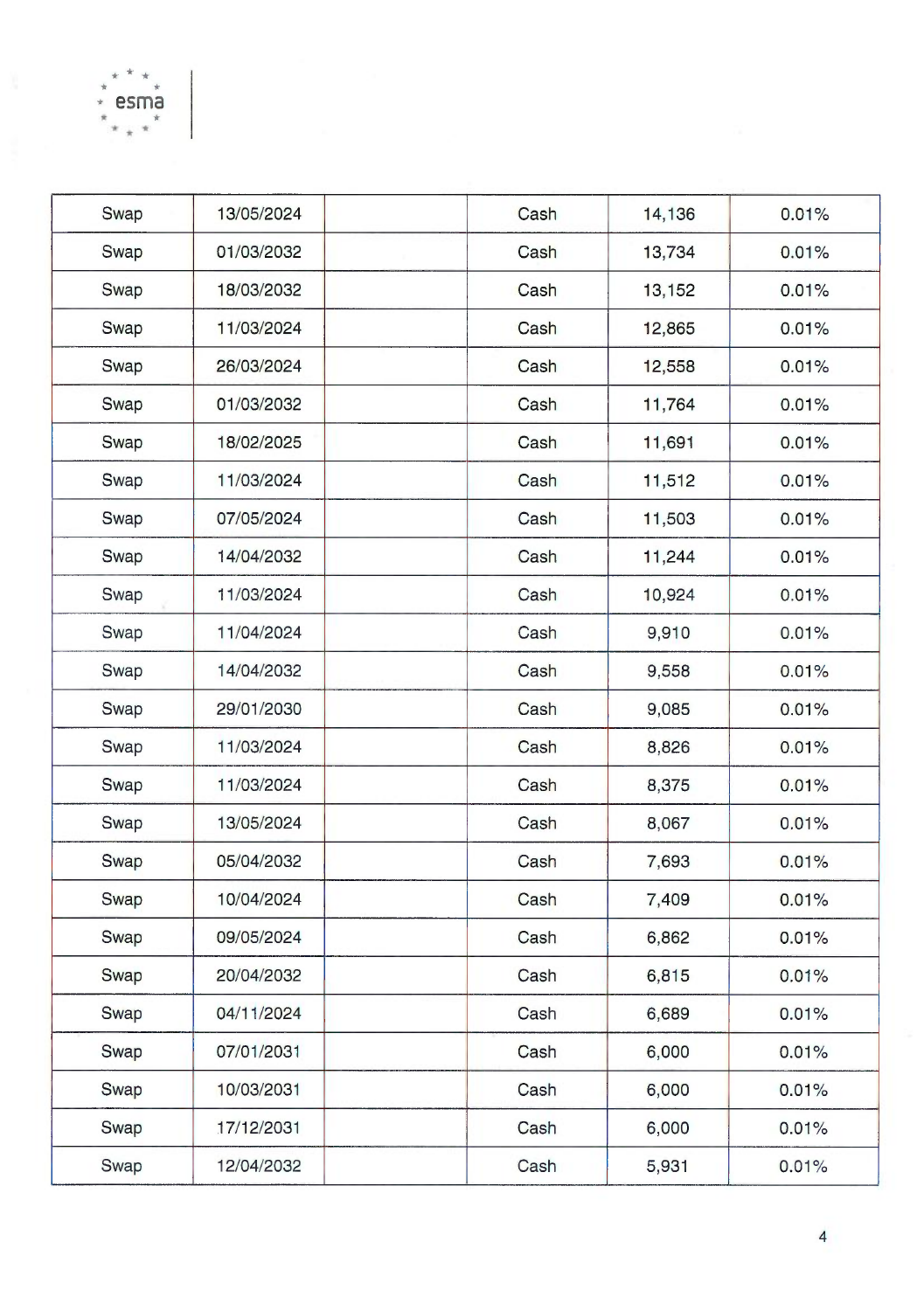| Swap | 11/04/2024 | Cash | 5,752 | 0.01%  |
|------|------------|------|-------|--------|
| Swap | 11/03/2024 | Cash | 5,568 | 0.01%  |
| Swap | 01/03/2032 | Cash | 5,506 | 0.01%  |
| Swap | 11/03/2024 | Cash | 5,285 | 0.01%  |
| Swap | 01/10/2031 | Cash | 5,093 | 0.01%  |
| Swap | 18/03/2024 | Cash | 5,040 | 0.01%  |
| Swap | 10/03/2031 | Cash | 5,000 | 0.005% |
| Swap | 18/03/2024 | Cash | 4,782 | 0.005% |
| Swap | 10/04/2024 | Cash | 4,664 | 0.005% |
| Swap | 03/03/2032 | Cash | 4,489 | 0.004% |
| Swap | 18/02/2025 | Cash | 4,488 | 0.004% |
| Swap | 26/01/2032 | Cash | 4,394 | 0.004% |
| Swap | 07/05/2024 | Cash | 4,204 | 0.004% |
| Swap | 26/03/2024 | Cash | 4,176 | 0.004% |
| Swap | 09/12/2030 | Cash | 4,000 | 0.004% |
| Swap | 03/09/2031 | Cash | 4,000 | 0.004% |
| Swap | 27/05/2024 | Cash | 3,825 | 0.004% |
| Swap | 09/05/2024 | Cash | 3,775 | 0.004% |
| Swap | 29/01/2030 | Cash | 3,589 | 0.004% |
| Swap | 15/03/2024 | Cash | 3,328 | 0.003% |
| Swap | 09/12/2030 | Cash | 3,000 | 0.003% |
| Swap | 07/01/2031 | Cash | 3,000 | 0.003% |
| Swap | 13/05/2024 | Cash | 2,951 | 0.003% |
| Swap | 01/04/2032 | Cash | 2,941 | 0.003% |
| Swap | 29/01/2030 | Cash | 2,905 | 0.003% |
| Swap | 29/01/2030 | Cash | 2,869 | 0.003% |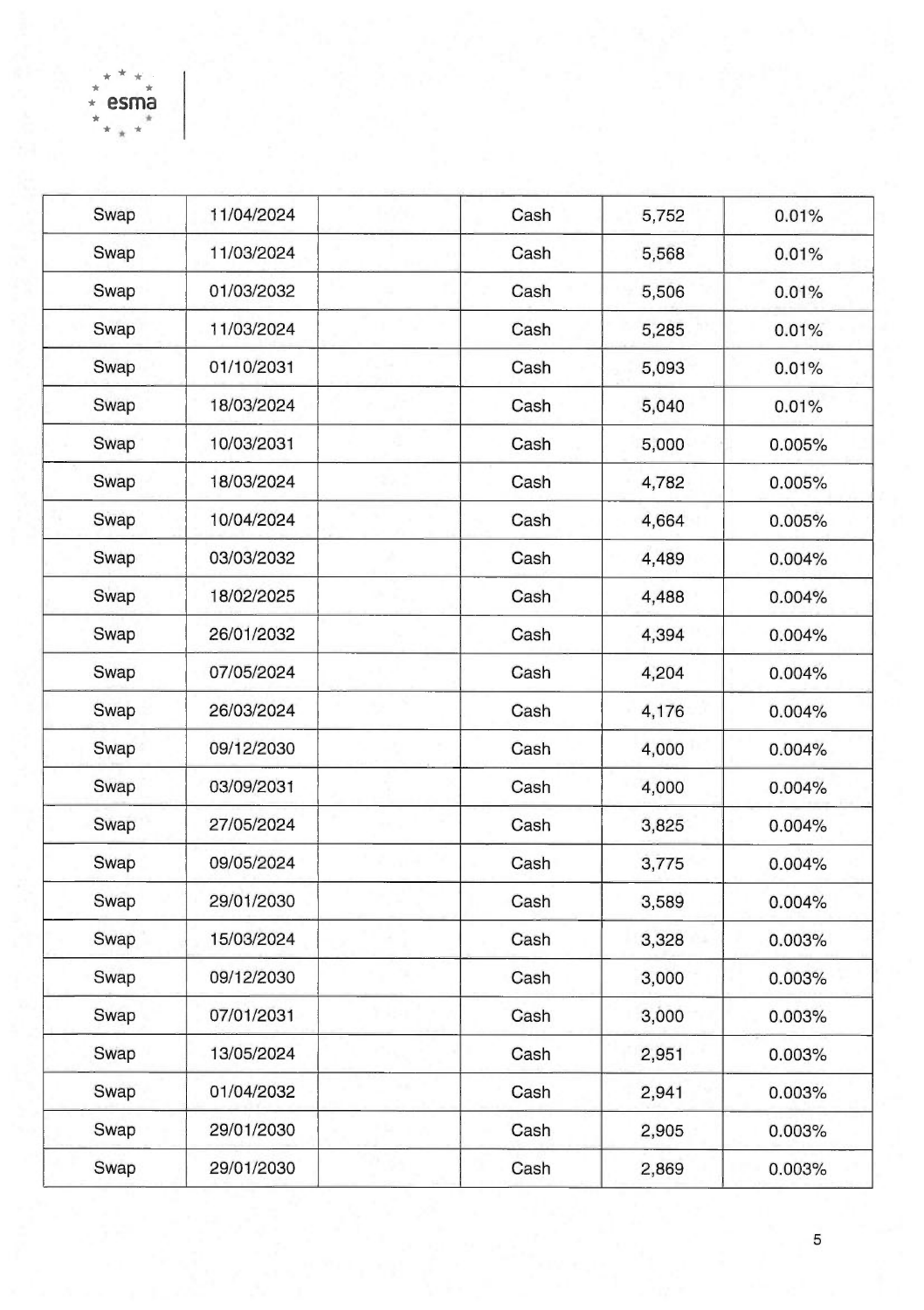| Swap | 02/05/2025 | Cash | 2,672 | 0.003% |
|------|------------|------|-------|--------|
| Swap | 18/12/2023 | Cash | 2,500 | 0.002% |
| Swap | 23/12/2024 | Cash | 2,342 | 0.002% |
| Swap | 03/02/2025 | Cash | 2,239 | 0.002% |
| Swap | 18/02/2025 | Cash | 2,209 | 0.002% |
| Swap | 13/01/2031 | Cash | 2,000 | 0.002% |
| Swap | 13/01/2031 | Cash | 2,000 | 0.002% |
| Swap | 20/01/2031 | Cash | 2,000 | 0.002% |
| Swap | 20/01/2031 | Cash | 2,000 | 0.002% |
| Swap | 04/02/2031 | Cash | 2,000 | 0.002% |
| Swap | 04/02/2031 | Cash | 2,000 | 0.002% |
| Swap | 10/02/2031 | Cash | 2,000 | 0.002% |
| Swap | 10/02/2031 | Cash | 2,000 | 0.002% |
| Swap | 24/02/2031 | Cash | 2,000 | 0.002% |
| Swap | 03/03/2031 | Cash | 2,000 | 0.002% |
| Swap | 12/03/2031 | Cash | 2,000 | 0.002% |
| Swap | 12/03/2031 | Cash | 2,000 | 0.002% |
| Swap | 12/03/2031 | Cash | 2,000 | 0.002% |
| Swap | 24/03/2031 | Cash | 2,000 | 0.002% |
| Swap | 24/03/2031 | Cash | 2,000 | 0.002% |
| Swap | 25/03/2031 | Cash | 2,000 | 0.002% |
| Swap | 25/03/2031 | Cash | 2,000 | 0.002% |
| Swap | 31/03/2031 | Cash | 2,000 | 0.002% |
| Swap | 31/03/2031 | Cash | 2,000 | 0.002% |
| Swap | 17/03/2032 | Cash | 1,935 | 0.002% |
| Swap | 15/03/2024 | Cash | 1,932 | 0.002% |
|      |            |      |       |        |

 $esm\ddot{a}$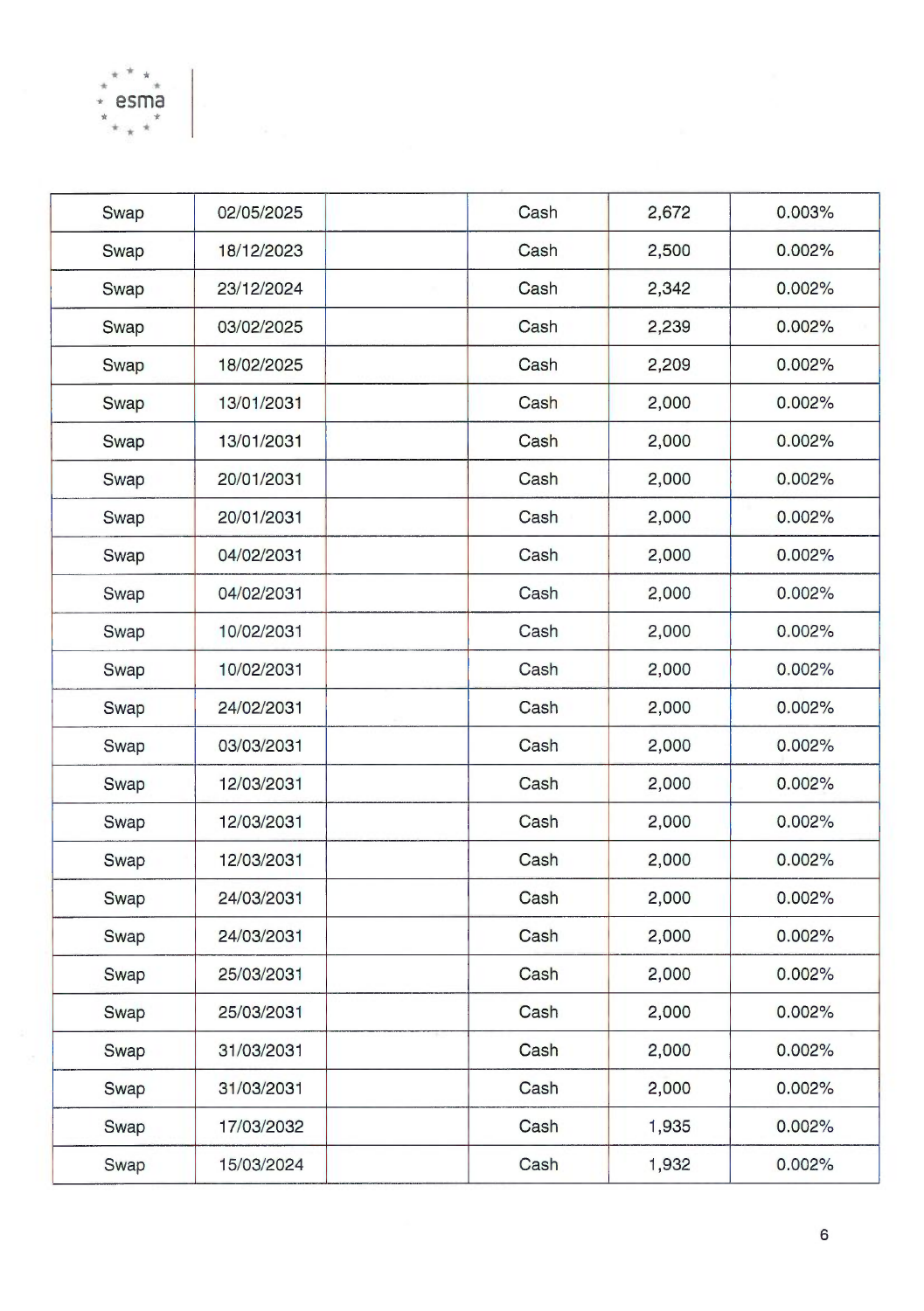Swap 11/04/2024 Cash 1,913 0.002% Swap 13/01 /2032 Cash 1,844 0.002% Swap 29/01/2030 Cash 1,671 0.002% Swap 04/05/2032 Cash 1,566 0.002% Swap 02/05/2024 | Cash | 1,495 | 0.001% Swap 09/05/2024 Cash 1,433 0.001% Swap | 27/05/2024 | Cash | 1,428 | 0.001% Swap 11 /03/2024 Cash 1,321 0.001 Swap 23/02/2023 Cash 1,119 0.001% Swap 29/01/2030 Cash 1,077 0.001% Swap | 26/03/2024 | Cash | 1,047 | 0.001% Swap 27/01/2031 | Cash | 1,000 | 0.001% Swap | 27/01/2031 | Cash | 1,000 | 0.001% Swap 28/01/2031 | Cash 1,000 0.001% Swap 28/01/2031 | Cash 1,000 | 0.001% Swap 03/03/2031 Cash 1,000 0.001% Swap 23/05/2022 Cash 929 0.001% Swap | 15/03/2024 | Cash | 642 | 0.001% Swap | 15/03/2024 | Cash | 610 | 0.001% Swap | 02/02/2032 | Cash | 448 | 0.0004% Swap | 12/04/2032 | Cash | 442 | 0.0004% Swap | 13/10/2031 | Cash | 345 | 0.0003% Swap 02/05/2025 Cash 307 0.0003% Swap 29/01/2030 Cash 298 0.0003% Swap | 12/04/2032 | Cash | 221 | 0.0002% Swap | 29/04/2032 | Cash | 212 | 0.0002%

 $\kappa$   $\sim$   $\kappa$ esma  $\star$   $*$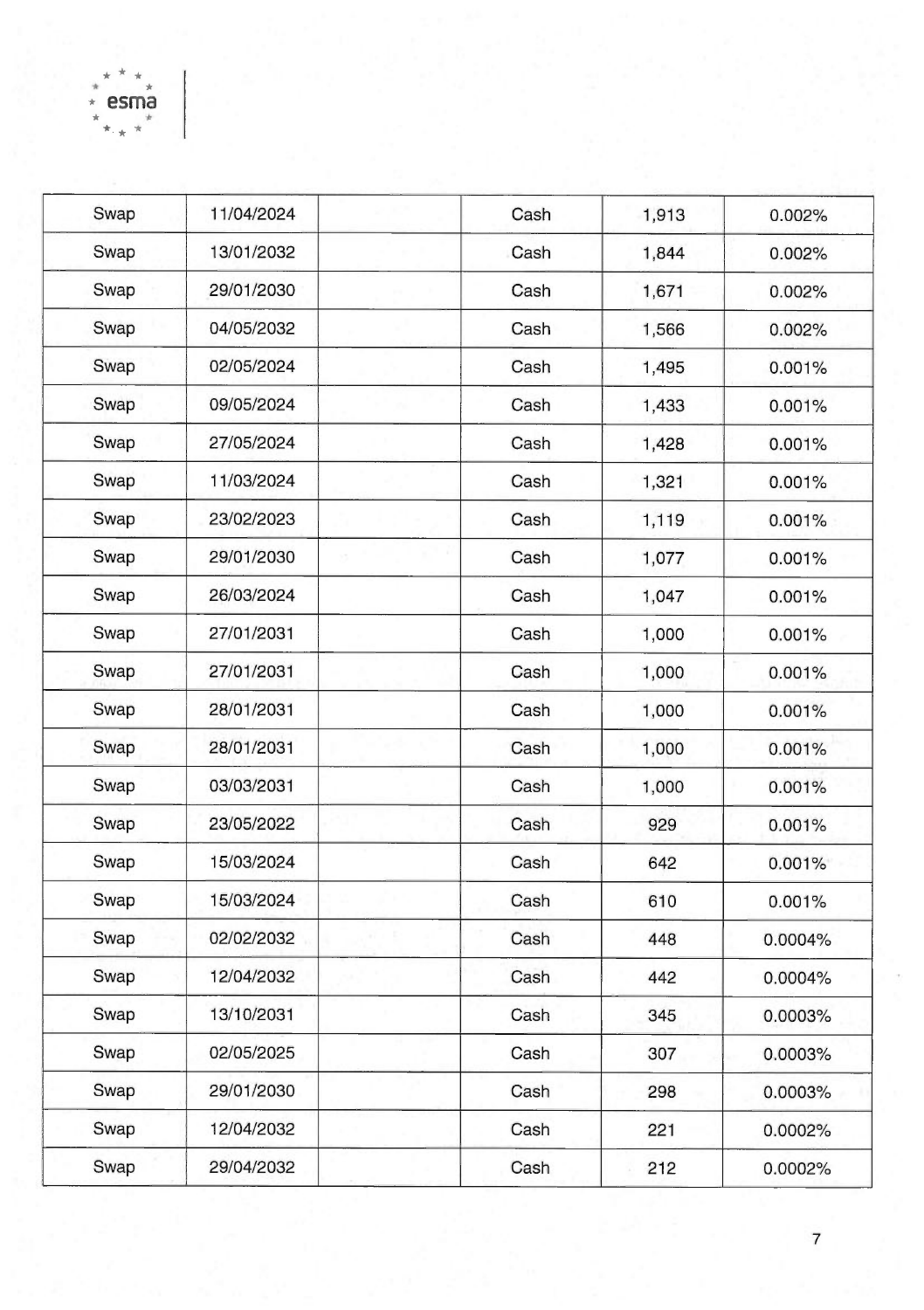|      |            | <b>SUBTOTAL B.2</b> | 2,815,814 | 2.80%    |
|------|------------|---------------------|-----------|----------|
| Swap | 05/04/2032 | Cash                | 6         | 0.00001% |
| Swap | 14/06/2022 | Cash                | 23        | 0.00002% |
| Swap | 05/04/2032 | Cash                | 24        | 0.00002% |
| Swap | 25/01/2023 | Cash                | 42        | 0.00004% |
| Swap | 02/05/2025 | Cash                | 60        | 0.0001%  |
| Swap | 20/04/2032 | Cash                | 87        | 0.0001%  |
| Swap | 29/09/2031 | Cash                | 116       | 0.0001%  |
| Swap | 03/02/2025 | Cash                | 125       | 0.0001%  |
| Swap | 01/03/2032 | Cash                | 127       | 0.0001%  |

\* \* esma \* ~

8. Information in relation to the person subject to the notification obligation (please tick the applicable box):

[] Person subject to the notification obligation is not controlled by any natural person or legal entity and does not control any other undertaking(s) holding directly or indirectly an interest in the (underlying) issuer. xili

[x] Full chain of controlled undertakings through which the voting rights and/or the financial instruments are effectively held starting with the ultimate controlling natural person or legal entity<sup>xiv</sup>:

| Name <sup><math>x</math></sup> | % of voting<br>rights if it equals<br>or is higher than<br>the notifiable<br>threshold | % of voting rights<br>through financial<br>instruments if it<br>equals or is higher<br>than the notifiable<br>threshold | Total of both if it<br>equals or is higher<br>than the notifiable<br>threshold |
|--------------------------------|----------------------------------------------------------------------------------------|-------------------------------------------------------------------------------------------------------------------------|--------------------------------------------------------------------------------|
| The Goldman Sachs Group, Inc.  |                                                                                        |                                                                                                                         |                                                                                |
| Goldman Sachs (UK) L.L.C.      |                                                                                        |                                                                                                                         |                                                                                |
| Goldman Sachs Group UK Limited |                                                                                        |                                                                                                                         |                                                                                |
| Goldman Sachs International    |                                                                                        |                                                                                                                         |                                                                                |
|                                |                                                                                        |                                                                                                                         |                                                                                |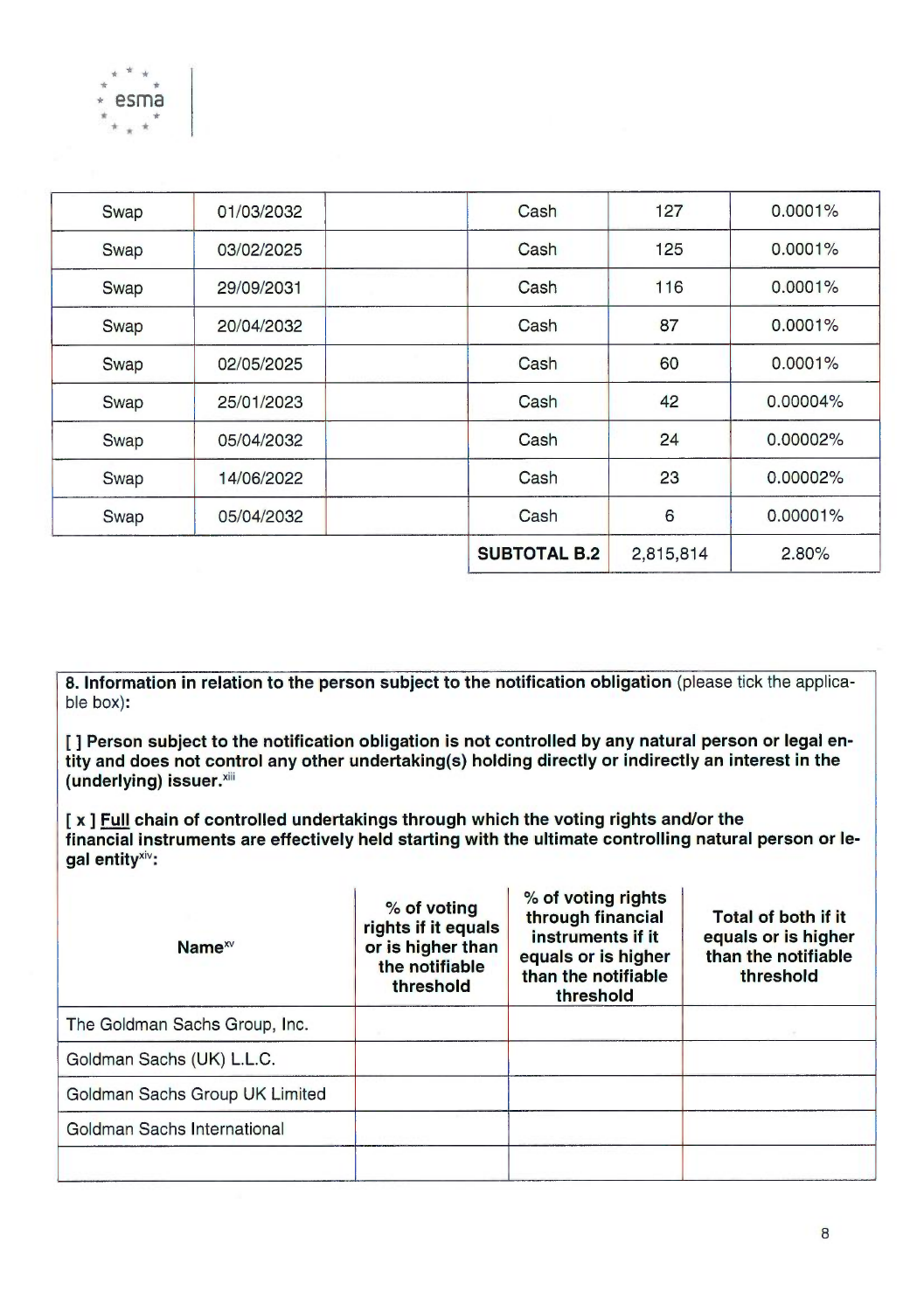| The Goldman Sachs Group, Inc.                     |  |  |
|---------------------------------------------------|--|--|
| Goldman Sachs & Co. LLC                           |  |  |
|                                                   |  |  |
| The Goldman Sachs Group, Inc.                     |  |  |
| <b>GSAM Holdings LLC</b>                          |  |  |
| Goldman Sachs Asset Management,<br>L.P.           |  |  |
|                                                   |  |  |
| The Goldman Sachs Group, Inc.                     |  |  |
| Goldman Sachs Bank USA                            |  |  |
| Goldman Sachs Bank Europe SE                      |  |  |
|                                                   |  |  |
| The Goldman Sachs Group, Inc.                     |  |  |
| <b>IMD Holdings LLC</b>                           |  |  |
| United Capital Financial Partners,<br>Inc.        |  |  |
| United Capital Financial Advisers,<br><b>LLC</b>  |  |  |
|                                                   |  |  |
| The Goldman Sachs Group, Inc.                     |  |  |
| <b>GSAM Holdings LLC</b>                          |  |  |
| <b>NNIP Holdings LLC</b>                          |  |  |
| NNIP UK Holdings I Ltd                            |  |  |
| NNIP UK Holdings II Ltd                           |  |  |
| NNIP Holdings I B.V. / NNIP Hold-<br>ings II B.V. |  |  |
| NN Investment Partners Holdings<br>N.V.           |  |  |

 $\mathsf{a}$ 

9. In case of proxy voting: [name of the proxy holder] will cease to hold [% and number] voting rights as of [date]